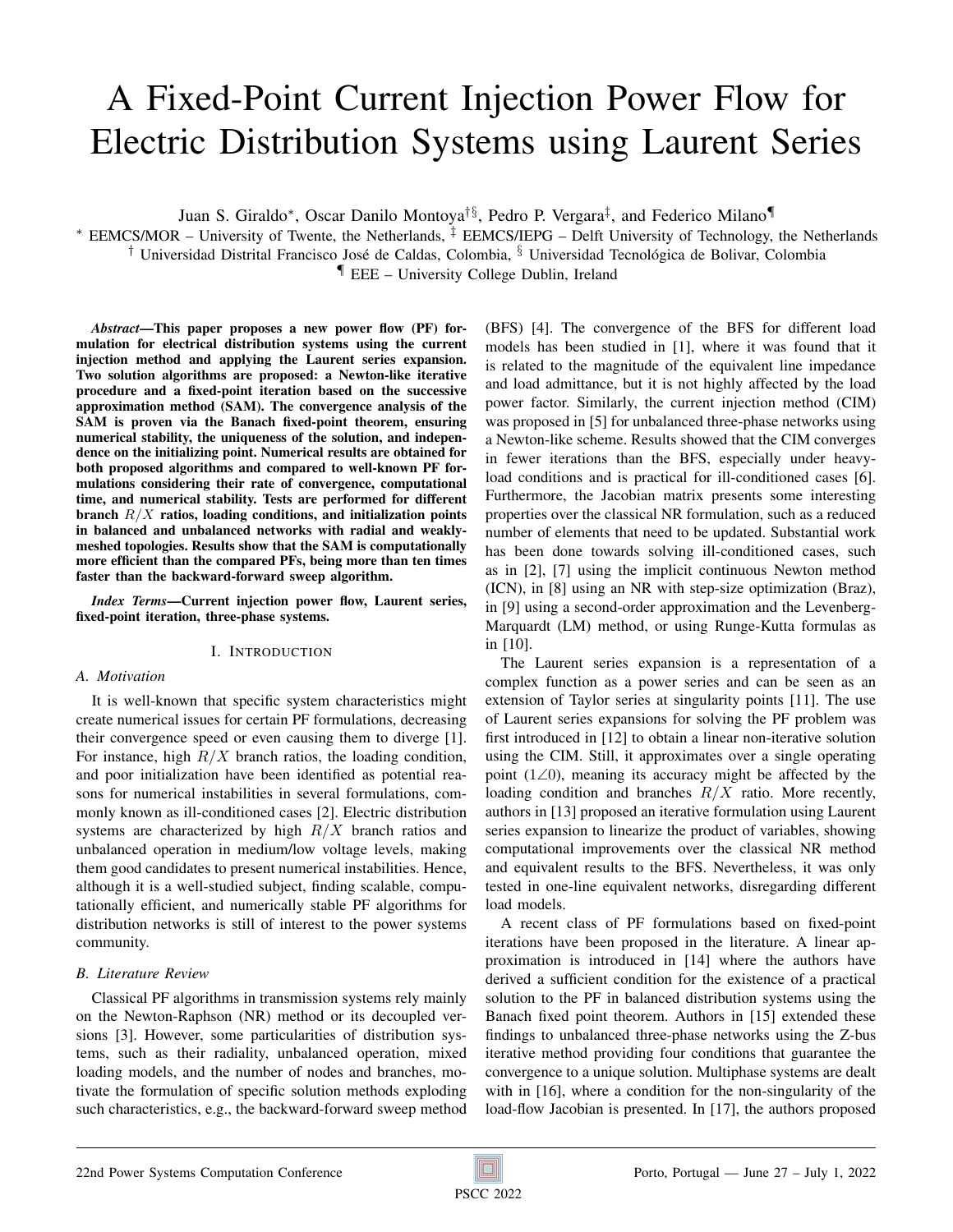a successive approximation method based on a modification of the Gauss-Seidel PF for radial and meshed networks showing computational improvements over the compared algorithms. A fixed-point iteration is described in [\[18\]](#page-7-7) to solve the PF problem iteratively without matrix inversions. However, the formulation is suitable only for single-line equivalent networks, and the rate of convergence is low, requiring almost 100 iterations to achieve mismatches of 0.001 pu. Finally, authors in [\[19\]](#page-7-8) proposed a derivative-free fixed-point method based on the upper-triangular-based PF with better convergence properties; however, it only works for radial networks.

## *C. Contributions*

This paper proposes a novel PF formulation for electrical distribution systems using the CIM and applying the Laurent series expansion. Since it is based on the admittance matrix and nodal current injections, the proposed formulation can cope with radial and weakly-meshed topologies. This paper proposes two solution algorithms: a Newton-like iterative procedure named direct solution (DS) and a successive approximation method (SAM). The convergence analysis of the SAM is proven via the Banach fixed-point theorem, ensuring numerical stability and the uniqueness of the solution regardless of the initializing point. Compared to [\[15\]](#page-7-4) or [\[16\]](#page-7-5), this paper extends the solution to weakly-meshed networks and introduces an inductive physical interpretation to the mathematical proof by relating the existence and uniqueness of the PF solution to the physical operating point in terms of static voltage stability. Results are obtained for both proposed algorithms and compared to well-known PF algorithms in terms of rate of convergence, computational time, and numerical stability. Several tests are performed considering different branch  $R/X$ ratios, loading conditions, and initialization points. Finally, the scalability of the formulations is assessed using balanced and unbalanced networks ranging from 33 to 3,120 buses.

### II. CURRENT INJECTION POWER FLOW METHOD

Consider a system with a set of nodes represented as  $\Omega_{\rm B}$ . Y is the three-phase admittance submatrix of size  $\Omega_{\rm B} \times \Omega_{\rm B}$ , composed by constant voltage nodes  $(s)$  and load nodes  $(d)$ , such as  $s, d \subset \Omega_B$  as:

where  $\boldsymbol{Y}_{sd}^T = \boldsymbol{Y}_{ds}$ . The relationship between voltages and currents is expressed using Kirchhoff's laws as:

$$
\begin{bmatrix} I_s \\ -I_d \end{bmatrix} = \begin{bmatrix} Y_{ss} & Y_{sd} \\ Y_{ds} & Y_{dd} \end{bmatrix} \begin{bmatrix} V_s \\ V_d \end{bmatrix}
$$
 (1)

where vectors  $I_s$  and  $I_d$  represent three-phase complex nodal current injections, while  $V_s$  and  $V_d$  the three-phase complex components of the nodal voltages.

It must be noticed that  $\boldsymbol{V}_s = [1, a^2, a]$ , for all constant voltage nodes, unless specifically stated, with  $a = e^{j2\pi/3}$ hereinafter. Additionally, the current injection at load nodes  $(I_d)$  is a function of the complex power injection  $S_d$ , accounting for loads and renewable energy resources at each bus directly since they are considered as constant power injections. Hence, the system of equations has an equal number of equations and unknowns but is nonlinear due to [\(2b\)](#page-1-0):

<span id="page-1-3"></span><span id="page-1-0"></span>
$$
\mathbf{diag}\left(\mathbf{V}_{s}^{*}\right)^{-1}\mathbf{S}_{s}^{*}=\mathbf{Y}_{ss}\mathbf{V}_{s}+\mathbf{Y}_{sd}\mathbf{V}_{d} \tag{2a}
$$

$$
-\text{diag}\left(\boldsymbol{V}_d^*\right)^{-1}\boldsymbol{S}_d^* = \boldsymbol{Y}_{ds}\boldsymbol{V}_s + \boldsymbol{Y}_{dd}\boldsymbol{V}_d \tag{2b}
$$

where  $diag(\cdot)$  represents a squared diagonal matrix. Let  $I_d = \begin{bmatrix} i_{i,\phi}^{re} + j i_{i,\phi}^{im} \end{bmatrix}$  be the vector containing the current injection at each load node  $i \in d$  and phase  $\phi \in \Omega_{\Phi}$ . Similarly, take  $\bm{V}_d = \begin{bmatrix} v_{i,\phi}^{re} + \mathrm{j} v_{i,\phi}^{im} \end{bmatrix}$ , and  $\bm{S}_n = [\mathrm{P}_{i,\phi} + \mathrm{j} \mathrm{Q}_{i,\phi}]$ , representing the voltage and nominal complex power, respectively. In order to consider the ZIP load model, nodal loads are defined as:

$$
\boldsymbol{S}_d \!=\! \left(\text{diag}\left(\alpha_P\right) \!+\! \text{diag}\left(\alpha_I \boldsymbol{V}_d\right) \!+\! \text{diag}\left(\alpha_Z \lvert \boldsymbol{V}_d \rvert^2\right)\right) \boldsymbol{S}_n \quad (3)
$$

Hence, considering that  $S_d = V_d I_d^*$ , nodal currents' components are expressed as:

<span id="page-1-1"></span>
$$
\boldsymbol{I}_d = \left(\alpha_P \textbf{diag}\left(\boldsymbol{V}_d^*\right)^{-1} + \textbf{diag}\left(\alpha_I\right) + \alpha_Z \textbf{diag}\left(\boldsymbol{V}_d\right)\right) \boldsymbol{S}_n^* \quad (4)
$$

where  $\alpha_Z$ ,  $\alpha_I$ , and  $\alpha_P$  represent the ZIP coefficients per load node and phase. Notice that the ZIP model implemented has a constant-current-phasor representation as in [\[12\]](#page-7-1); thus, it is linear for constant current and constant impedance loads in the presented formulation. Hence, the proposed formulation is not an approximation to the traditional PF, and the nonlinearity is introduced by the constant power load component.

## III. LINEAR APPROXIMATION WITH LAURENT SERIES

A linear expression for [\(4\)](#page-1-1) could be obtained using firstorder Taylor series expansion as in [\[5\]](#page-6-4) since it satisfies the Cauchy-Riemann equations. However, the proposed approach uses Laurent series to approximate the complex domain since it provides a more general and condensed representation. A Laurent series is a complex-differentiable function on the annulus  $r_1 < |z - z_0| < r_2$  of the form:

$$
f(z) = \sum_{n=0}^{\infty} a_n (z - z_0)^n + \sum_{n=1}^{\infty} \frac{b_n}{(z - z_0)^n}
$$
 (5)

where z is a complex number, while  $a_n$  and  $b_n$  are defined by a line integral generalizing the Cauchy's integral formula, and  $z_0$  is a complex number located at the center of the annulus [\[11\]](#page-7-0). In particular, it is said that the first component of  $f(z)$  converges to an analytic solution for  $|z - z_0| < r_2$ , while the second one converges to an analytic solution for  $|z - z_0| > r_1$ . Based on these conditions, we propose the following:

<span id="page-1-2"></span>Proposition 1. *The nonlinearity introduced by the expression*  $f(V_i) = (V_i)^{-1}$  *at a node*  $i \in d$ *, is approximated around*  $V^0 \in \mathbb{C}$  *using Laurent series expansion assuming*  $V_i = V^0 - \Delta V$ , as  $f(V_i) \approx 2/V^0 - V_i/V^{0^2}$ .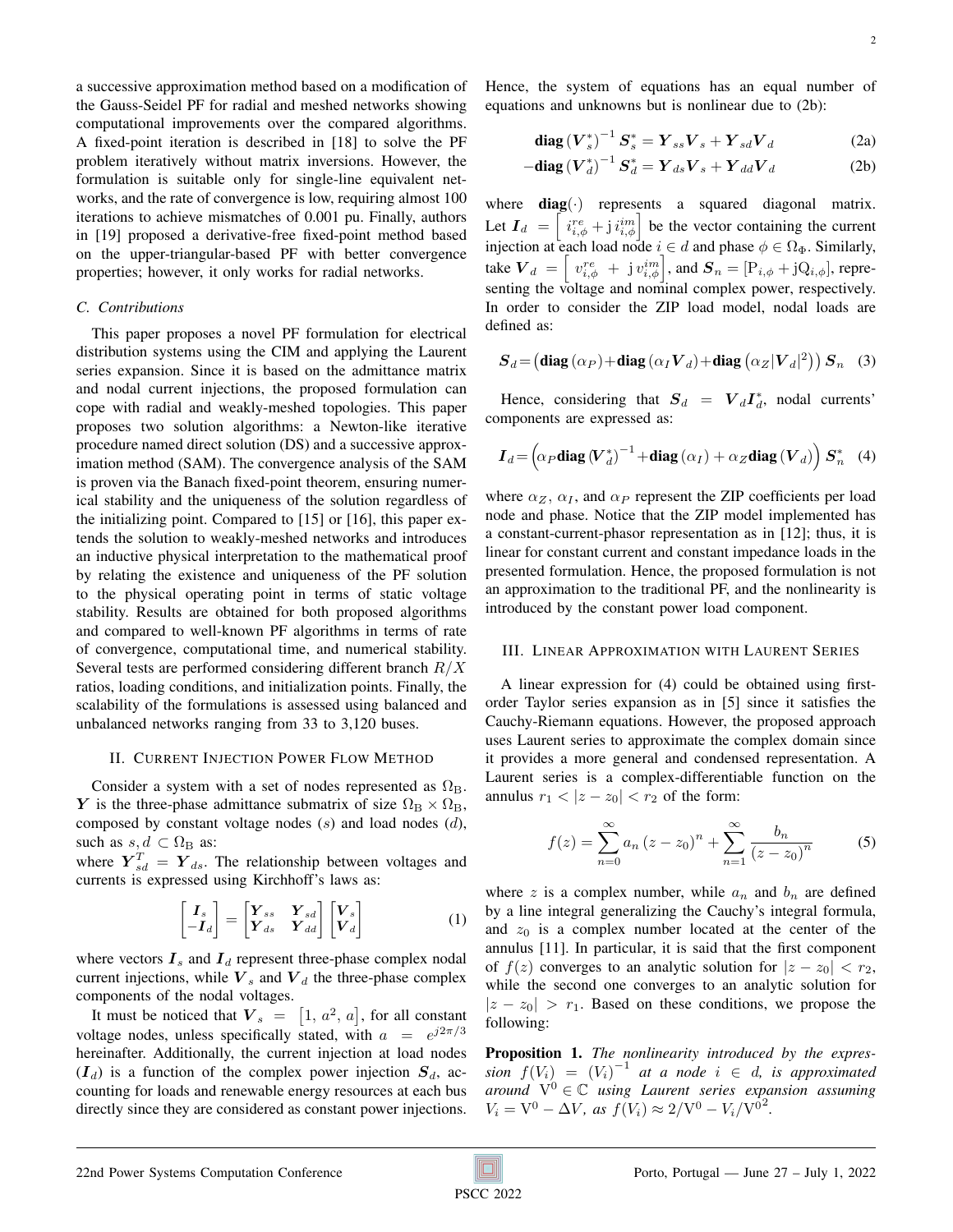

<span id="page-2-1"></span>Fig. 1. Graphical representation of Assumption [1.](#page-2-0)

*Proof.* Function  $f(\Delta V)$  can be expressed with the following power series, with  $\xi = \|\Delta V\| / \|V^0\|$ 

<span id="page-2-6"></span>
$$
f(\Delta V) = \frac{1}{V^0 - \Delta V} = \begin{cases} \sum_{n=0}^{\infty} \frac{-V^{0n}}{\Delta V^{n+1}} & \text{for } \xi > 1.0\\ \sum_{n=1}^{\infty} \frac{\Delta V^{n-1}}{V^{0n}} & \text{for } \xi < 1.0 \end{cases}
$$
(6)

<span id="page-2-0"></span>Assumption 1. *Voltages are expected to exist within a close boundary, as depicted in Fig. [1.](#page-2-1) Thus, after assuming*  $\xi < 1.0$ *,*  $f(\Delta V)$  *can be rewritten as* 

$$
f(\Delta V) = \frac{1}{V^0} + \frac{\Delta V}{V^{0^2}} + \mathcal{O}
$$
 (7)

where  $O$  represents the high order terms. Hence, the first order approximation ( $n \leq 2$ ) in terms of the nodal voltage reads

$$
f(V_i) \approx \frac{2}{V^0} - \frac{V_i}{V^{0^2}}.
$$
 (8)

By applying Proposition [1,](#page-1-2) nodal currents at a node  $i \in d$ are approximated as:

$$
\boldsymbol{I}_{i,\phi} = \left[ \alpha_{P,i,\phi} \left( 2 \, \mathbf{V}_{i,\phi}^0 \right)^{-1} - \mathbf{V}_{i,\phi}^0 \right]^2 \mathbf{V}_{i,\phi} \right)^* +
$$
\n
$$
\alpha_{I,i,\phi} + \alpha_{Z,i,\phi} \mathbf{V}_{i,\phi} \left| \boldsymbol{S}_{n,i}^* . \quad (9)
$$

It should be pointed out that [\(9\)](#page-2-2) is a general approximation for any operational point  $\mathbf{V}^0 = [\mathbf{V}_{i,\phi}^0]$ . Proposition [1](#page-1-2) can be extended to a three-phase representation; thus, it can be seen that a particular case with  $\mathbf{V}_{i,\phi}^0 = \left[1, a^2, a\right] \forall i \in \mathcal{U}$  is equivalent to the linear non-iterative approximation proposed in [\[12\]](#page-7-1).

#### IV. PROPOSED ALGORITHMS

The following system of linear equations is obtained after substituting  $(9)$  in  $(2)$ :

where

$$
A = \text{diag}\left(\alpha_P \odot \mathbf{V}^{0^{*}-2} \odot \mathbf{S}_n^*\right) \tag{11a}
$$

 $A{V_d}^* - B{V_d} = C + D$  (10)

$$
B = diag(\alpha_Z \odot S_n^*) + Y_{dd} \tag{11b}
$$

$$
\boldsymbol{C} = \boldsymbol{Y}_{ds}\boldsymbol{V}_s + \alpha_I \odot \boldsymbol{S}_n^* \tag{11c}
$$

$$
D = 2 \alpha_P \odot V^{0^{*}-1} \odot S_n^* \tag{11d}
$$

## <span id="page-2-4"></span>Algorithm 1 Direct Solution (DS)

1: Initialize  $k = 0$ ,  $tol > \epsilon$ 2: Initialize  $\mathbf{V}_{i,\phi}^0 = \left[1, a^2, a\right] \forall i \in d$ 3: Compute  $\vec{B}$  and  $\vec{C}$ 4: while  $tol \geq \epsilon$  and  $k \leq K$ : 5: Compute  $A^{(k)}$ , and  $D^{(k)}$ 6: Solve for  $V_d^{(k+1)}$  $\frac{(\kappa+1)}{d}$ :  $\sqrt{ }$  $\overline{1}$  $\boldsymbol{M}_{11}^{(k)}$   $\boldsymbol{M}_{12}^{(k)}$  $\boldsymbol{M}_{21}^{(k)}$   $\boldsymbol{M}_{22}^{(k)}$ 1  $\overline{1}$  $\sqrt{ }$  $\mathcal{L}$  $\boldsymbol{V}_{d}^{re(k+1)}$  $\boldsymbol{V}_{d}^{im \, (k+1)}$  $\setminus$  $\Big) =$  $\sqrt{ }$  $\overline{\phantom{a}}$  $\bm{C}^{re}\!+\!\bm{D}^{re^{(k)}}$  $\boldsymbol{C}^{im}\!+\!\boldsymbol{D}^{im}^{(k)}$  $\setminus$  $\Big\}$ 7:  $-\boldsymbol{\mathcal{S}}_{d}^{*(k+1)} = \text{diag}\left(\boldsymbol{V}_{d}^{*(k+1)}\right)\left(\boldsymbol{Y}_{ds}\boldsymbol{V}_{s} + \boldsymbol{Y}_{dd}\boldsymbol{V}_{d}^{(k+1)}\right)$ 8: tol ← max  $\left\| \boldsymbol{S}^*_d - \boldsymbol{\mathcal{S}}^*_d^{(k+1)} \right\|$  $\begin{array}{ccc} \parallel^{\sim} a & -a & \parallel \\ \parallel \end{array}$ 9:  $\mathbf{V}^0 \leftarrow \mathbf{V}_d^{(k+1)}$ <br>10:  $k \leftarrow k+1$ 11: Compute  $S_s^* = \text{diag}(V_s^*) \left(Y_{ss}V_s + Y_{sd}V_d^{(k)}\right)$  $\binom{k}{d}$ 12: **Return:**  $V_d^{(k)}$  $_d^{(k)},\bm{S}_s$ 

with ⊙ representing the Hadamard product, and  $V^{0^{*}-1}$  representing the element-wise inverse of vector  $V^0$  conjugate. This paper proposes two alternatives for solving the system of linear equations in [\(10\)](#page-2-3):

## *A. Direct Solution (DS)*

 $\Box$ 

The complex expression in [\(10\)](#page-2-3) can be rewritten as:

$$
\left[\begin{array}{cc} M_{11} & M_{12} \\ M_{21} & M_{22} \end{array}\right] \left(\begin{array}{c} V_d^{re} \\ V_d^{im} \end{array}\right) = \left(\begin{array}{c} C^{re} + D^{re} \\ C^{im} + D^{im} \end{array}\right) \tag{12}
$$

where superscripts  $re$  and  $im$  stand for the real and imaginary components of each matrix. Notice that matrices  $\boldsymbol{M}_{11} = \boldsymbol{A}^{re} - \boldsymbol{B}^{re}$ ,  $\boldsymbol{M}_{12} = \boldsymbol{A}^{im} + \boldsymbol{B}^{im}$ ,  $M_{21} = A^{im} - B^{im}$ , and  $M_{22} = -A^{re} - B^{re}$ .

<span id="page-2-2"></span>An iterative method to solve the linear three-phase PF problem in [\(10\)](#page-2-3) is given in Algorithm [1](#page-2-4) assuming flat-start. A similar procedure can be performed for balanced singleline equivalents. It must be pointed out that  $B$  and  $C$  do not change within the iterative process; hence, only  $A^{(k)}$  and  $D^{(k)}$ need to be updated. Thus, the algorithm converges in only one iteration if  $\alpha_P = 0$ . Moreover, similar to the Jacobian in [\[5\]](#page-6-4), only the diagonals of the submatrices in  $M$  need to be updated at each iteration. In fact, note that the proposed algorithm is a compacted, simpler form of the one introduced in [\[5\]](#page-6-4).

#### *B. Successive Approximation Method (SAM)*

<span id="page-2-3"></span>The system of linear equations in [\(10\)](#page-2-3) can be rearranged as:

$$
V_d = B^{-1} (A V_d^* - C - D). \tag{13}
$$

The set of equations in [\(13\)](#page-2-5) presents a typical structure to apply the Banach fixed-point theorem for solving roots in nonlinear problems. Notice that [\(13\)](#page-2-5) is a function of the form

<span id="page-2-5"></span>
$$
\boldsymbol{V}_d^{(k+1)} = f\left(\boldsymbol{V}_d^{(k)}\right),\tag{14}
$$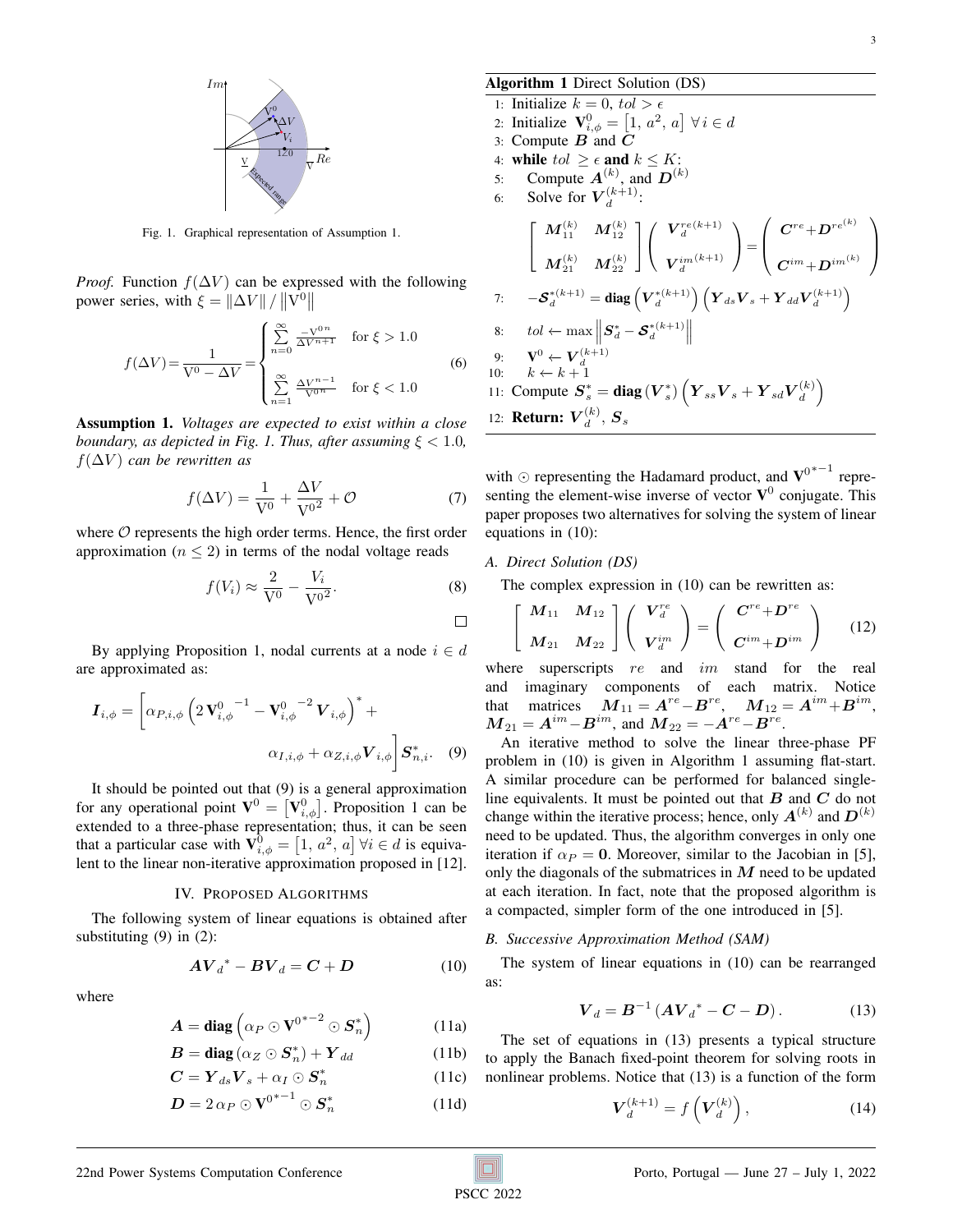## <span id="page-3-0"></span>Algorithm 2 Successive Approximation Method (SAM)

1: Initialize  $k = 0$ ,  $tol > \epsilon$ 2: Initialize  $\mathbf{V}_{i,\phi}^0 = \left[1, a^2, a\right] \forall i \in d$ 3: Compute  $B^{-1}$  and  $C$ 4: while  $tol \geq \epsilon$  and  $k \leq K$ : 5: Compute  $A^{(k)}$ , and  $D^{(k)}$ 6: Solve for  $\boldsymbol{V}_d^{(k+1)}$  $\frac{(\kappa+1)}{d}$ :  ${\boldsymbol{V}}^{(k+1)}_d = {\boldsymbol{B}}^{-1} \left( {\boldsymbol{A}}^{(k)} {\boldsymbol{\rm{V}}}^{*0}_d - {\boldsymbol{C}} - {\boldsymbol{D}}^{(k)} \right)$ 7:  $-\mathcal{S}_d^{*(k+1)} = \text{diag}\left(V_d^{*(k+1)}\right)$  $\left(\begin{matrix} 1\ d \end{matrix}\right)\left(\begin{matrix} \boldsymbol{Y}_{ds}\boldsymbol{V}_{s}+\boldsymbol{Y}_{dd}\boldsymbol{V}_{d}^{(k+1)} \end{matrix}\right)$  $\binom{k+1}{d}$ 8:  $tol \leftarrow \max \left\|$  $\boldsymbol{S}_d^*-\boldsymbol{\mathcal{S}}_d^{*(k+1)}$  $\binom{*(k+1)}{d}$ 9:  $\mathbf{V}_d^0 \leftarrow \bm{V}_d^{(k+1)}$ 10:  $k \leftarrow k+1$ 11: Compute  $S_s^* = \text{diag}(V_s^*) \left(Y_{ss}V_s + Y_{sd}V_d^{(k)}\right)$  $\binom{k}{d}$ 12: **Return:**  $\boldsymbol{V}_d^{(k)}$  $_d^{(k)},\bm{S}_s$ 

leading to

$$
\boldsymbol{V}_d^{(k+1)} = \boldsymbol{B}^{-1} \left( \boldsymbol{A}^{(k)} \boldsymbol{V}_d^{*(k)} - \boldsymbol{C} - \boldsymbol{D}^{(k)} \right). \qquad (15)
$$

An iterative method to solve the PF using the SAM is shown in Algorithm [2.](#page-3-0) It should be highlighted that the successive solution of [\(15\)](#page-3-1) requires a single matrix inversion, whose values do not change in the iterative process. Obtaining  $B^{-1}$ by direct inversion can be a challenge in large networks; however, efficient building algorithms can be used [\[20\]](#page-7-9). Moreover,  $B^{-1}$  can be factorized (e.g., LDU), stored, and only updated in case of topological changes or demand variations in constant impedance loads. This particularity presents a potential computational advantage over other methods that rely on matrix inversions within the iterative process to obtain the result of the PF, e.g., NR, Braz, or DS. It is also noteworthy that the main difference with the BFS is that the SAM uses the current injection method instead of branch current flows. This difference allows directly considering weaklymeshed networks and not relying on a specific node sequence enumeration. The code implementations of the DS and SAM algorithms for balanced and unbalanced networks can be found in [\[21\]](#page-7-10).

Furthermore, it can be demonstrated that [\(15\)](#page-3-1) is a contraction mapping. Hence, the convergence of Algorithm [2](#page-3-0) can be analyzed using the Banach fixed-point theorem as in [\[17\]](#page-7-6). Let  $\mathbb{U}_d$  represent the exact solution of the PF, i.e., a vector containing the voltages of the demand nodes at all phases, and <u>v</u> the minimum voltage magnitude, i.e.,  $\underline{v} = \min_{i \in d} ||u_i||$ with  $u_i \in \mathbb{U}_d$ .

<span id="page-3-2"></span>Proposition 2. *Algorithm [2](#page-3-0) is a contraction mapping of the* form  $\boldsymbol{V}_{d}^{(k+1)}=f\left(\boldsymbol{V}_{d}^{(k)}\right)$  $\binom{(k)}{d}$ ; hence, it is stable and has unique *solution for any initial value*  $\boldsymbol{V}_{d}^{0}$  *if* 

$$
\left\|f\left(\mathbf{V}_d^{(k)}\right) - f\left(\mathbb{U}_d\right)\right\| \leq \eta \left\|\mathbf{V}_d^{(k+1)} - \mathbb{U}_d\right\| \tag{16}
$$

*where*

$$
\eta = \max \left\{ \frac{\left\| \boldsymbol{B}^{-1} \operatorname{diag} \left( \alpha_P \odot \boldsymbol{S}_n^* \right) \right\|}{\underline{v}^2} \right\}, \quad 0 \le \eta < 1. \tag{17}
$$

*Proof.* Based on the Banach fixed-point theorem, the fixedpoint  $\mathbb{U}_d$  satisfying  $f(\mathbb{U}_d) = \mathbb{U}_d$  exists and is unique if  $f(\mathbb{U}_d)$ is a contraction mapping on  $\mathbb{U}_d$ ; thus:

<span id="page-3-4"></span>
$$
\|\mathbf{V}_{d}^{(k+1)} - \mathbb{U}_{d}\| = \left\| f\left(\mathbf{V}_{d}^{(k)}\right) - f\left(\mathbb{U}_{d}\right) \right\|
$$

$$
= \left\| \mathbf{B}^{-1} \mathbf{A}^{(k)} \left(\mathbf{V}_{d}^{*(k)} - \mathbb{U}_{d}^{*}\right) \right\|
$$
(18)

since  $A^{(k)}$  is a diagonal matrix, we have

$$
\left\| V_{d}^{(k+1)} - \mathbb{U}_{d} \right\| \leq \frac{\left\| \boldsymbol{B}^{-1} \operatorname{diag} (\alpha_{P} \odot \boldsymbol{S}_{n}^{*}) \right\|}{\left\| (\boldsymbol{V}_{d}^{*(k)}) \right\|^{2}} \left\| \boldsymbol{V}_{i}^{*(k)} - \mathbb{U}_{i}^{*} \right\|_{i \in d}
$$

$$
\leq \eta \left\| \boldsymbol{V}_{d}^{*(k)} - \mathbb{U}_{d}^{*} \right\| \quad (19)
$$

hence, if the solution exists, then

$$
\eta = \max \left\{ \frac{\left\| \boldsymbol{B}^{-1} \operatorname{diag} \left( \alpha_P \odot \boldsymbol{S}_n^* \right) \right\|}{\left\| \mathbb{U}_d \right\|^2} \right\} \text{ with } 0 \le \eta < 1. \tag{20}
$$

<span id="page-3-1"></span>Thus, two conditions need to be satisfied  $v > 0$  and  $\left\|\boldsymbol{B}^{-1}\,\text{diag}\left(\alpha_P\odot\boldsymbol{S}_n^*\right)\right\| < \underline{v}^2.$ 

Assumption 2. *Matrix* B *is full rank, and is hence invertible* [\[22\]](#page-7-11); thus,  $\mathbf{Z} = \mathbf{B}^{-1}$ , where  $\mathbf{Z}_{ij}$  is the impedance *between nodes* ij*.*

Assuming  $\alpha_{P_i} = 1$  and defining  $ZL_i = \frac{v^2}{\|S_n^*\|_i}$ as the load impedance at each node using the lowest voltage of the system. Considering that  $Z_{ii} \geq Z_{ij}$ , then  $\eta \approx \max_{i} {\{\Vert \mathbf{Z}_{ii}/\mathbf{Z}\mathbf{L}_i \Vert\}.$  The second condition can be rewrit- $\lim_{i \in d}$ 

<span id="page-3-5"></span>
$$
\|\boldsymbol{Z}_{ii}\| < \|\boldsymbol{Z}\boldsymbol{L}_i\| \,,\,\forall\, i \in d. \tag{21}
$$

The first condition ( $v > 0$ ) can be ensured since voltage magnitudes are greater than zero in normal operation, implying that the PF equations can be solved. The second condition can also be satisfied since  $Z_{ii}$  is the Thevenin impedance as seen from node i, while  $ZL_i$  denotes the maximum loading impedance at node  $i$  for a given operating point. According to the maximum power transfer theorem, the maximum loading impedance at a node is lower than its Thevenin impedance (except at the maximum loading point where they are numerically identical [\[23\]](#page-7-12)). Since both conditions can be satisfied in normal operation, then  $f(\mathbf{V}_d)$  is a contraction mapping on  $V_d$  which completes the proof.  $\Box$ 

<span id="page-3-3"></span>Notice that Proposition [2](#page-3-2) is coherent with the conditions on the existence and uniqueness of PF solutions in distribution systems described in [\[15\]](#page-7-4), [\[24\]](#page-7-13). It should also be remarked that smaller values of  $\eta$  mean higher rates of convergence. In this sense,  $\eta = 0$  implies that  $\alpha_P = 0$ , indicating that the solution is analytical if loads are modeled as a combination of constant current and constant impedances. Instead, notice that [\(10\)](#page-2-3) can also be rearranged as  $V_d^{(k+1)*} = A^{(k)-1} (B V_d^{(k)} + C + D^{(k)}),$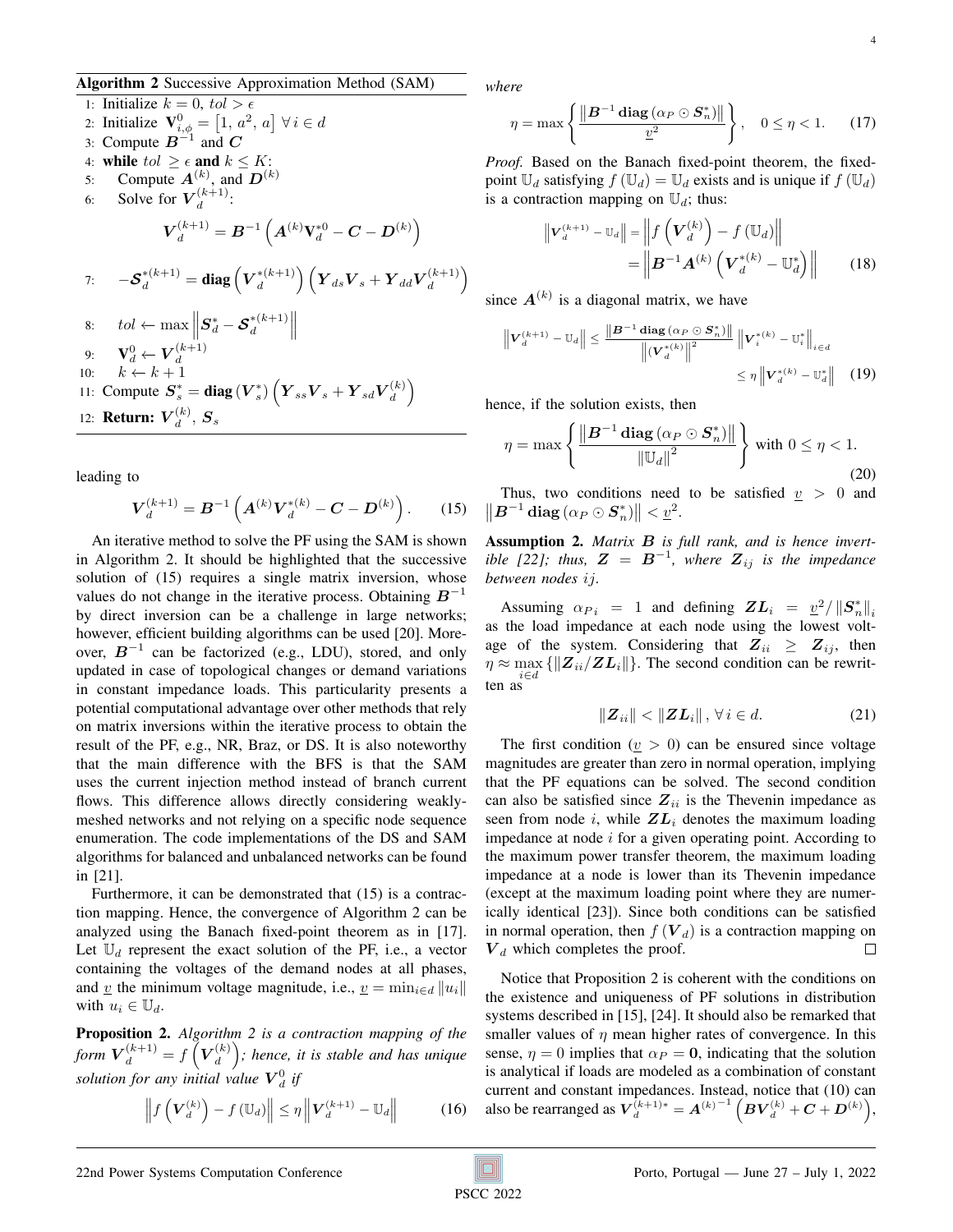which would not require inverting the admittance matrix. However, using [\(16\)](#page-3-3), it can be shown that it is not useful since it is not a contraction mapping on  $V_d$ , i.e.,  $\eta > 1$  in normal operation.

## V. TESTS AND RESULTS

## *A. Balanced systems*

A set of tests are performed in two radial, medium-voltage balanced systems with 34 and 136 buses, whose topology and nominal loading can be found in [\[25\]](#page-7-14), and [\[26\]](#page-7-15), respectively. Results are compared with traditional algorithms, namely, NR, BFS, Levenberg-Marquardt method (LM), NR with step size optimization (Braz), Runge-Kutta 4th order method (RK4), and the implicit continuous Newton method (ICN), all of them implemented in the software Dome [\[27\]](#page-7-16). The convergence criterion  $\epsilon = 10^{-6}$  has been assumed for all algorithms. First, the algorithms' performance to different branch  $R/X$  ratios is assessed by comparing the number of iterations to converge. Then, the algorithms' sensitivity to different loading conditions is compared.

*1) Sensitivity to* R/X *ratio:* Tests are performed considering different  $R/X$  ratios by scaling each line's resistance with a factor  $\rho \in [1.0, 5.0]$ . The nominal load condition was assumed, and all algorithms were initialized with a flat-start. The number of iterations required for the tested algorithms to converge is depicted in Fig. [2](#page-4-0) for both test systems and two different values of  $\rho$ . It can be seen that the proposed DS algorithm converges in fewer iterations than the other tested algorithms, even for high  $R/X$  ratios. As a remark, note that the first iteration of the DS algorithm corresponds to the solution of the method proposed in [\[12\]](#page-7-1).

For instance, in Fig. [2d](#page-4-0), the DS and ICN algorithms converged after four iterations, while the NR and Braz converged in 6. Similarly, the LM in 12 iterations, the SAM in 18, the BFS in 19, and the RK4 in 16. However, it should be mentioned that the ICN performs an additional number of iterations due to its inner loop [\[7\]](#page-6-6). Moreover, it can be seen that the DS algorithm presents better rates of convergence than the BFS, which is a similar result as in [\[5\]](#page-6-4). From Fig. [2](#page-4-0) it is also evident that the rate of convergence of the SAM algorithm decreases after increasing the impedance magnitude, i.e., the number of iterations increases. In fact, as can be inferred from [\(17\)](#page-3-4), increasing the branches' impedance magnitude implies decreasing the rate of convergence, e.g., for the 136 bus test system with  $\rho = 1.0$  is  $\eta = 0.0757$ , while for  $\rho = 3.0$ is  $\eta = 0.1488$ . On the other hand, considering topological meshed systems would increase the rate of convergence since  $n$  would be lower.

*2) Sensitivity to loading condition:* Tests are performed with  $\rho = 1.0$  and scaling all loads in both test systems with a factor  $\lambda \in [1.0, \lambda_{\text{mlp}})$ , where  $\lambda_{\text{mlp}}$  represents the scale factor at the maximum loading point of each system. The maximum loading point of both systems was found with the method described in [\[8\]](#page-6-7), i.e., when the optimal step size is equal to zero using the Braz step size optimization algorithm. For the 34-bus test system, it was found a  $\lambda_{\rm mlp} = 9.48282$ , whereas



<span id="page-4-0"></span>Fig. 2. Power flow performance for different  $R/X$  ratios. a) 34-bus  $\rho = 1.0$ , b) 34-bus  $\rho = 5.0$ , c) 136-bus  $\rho = 1.0$ , d) 136-bus  $\rho = 5.0$ .



<span id="page-4-1"></span>Fig. 3. Power flow performance for different loading conditions. a) 136-bus, b) 34-bus

for the 136-bus test system  $\lambda_{\text{mlp}} = 2.45013$ . The number of iterations to converge as a function of the loading factor can be seen in Fig. [3](#page-4-1) using four different load flow algorithms. It can be seen that the DS algorithm outperforms all tested algorithms and has a similar performance to the NR since the rate of convergence is not highly affected by the loading condition. On the other hand, the SAM and BFS algorithms present a higher sensitivity to  $\lambda$ , increasing rapidly as the load approaches  $\lambda_{\rm mlp}$ . This behavior can be inferred from [\(21\)](#page-3-5) for the SAM algorithm since  $\eta \approx 1.0$  at the maximum loading point, hence decreasing its rate of convergence.

#### *B. Unbalanced systems*

Several tests are performed in the IEEE 123-node test feeder, a radial, medium-voltage distribution system with unbalanced laterals. Without loss of generality, voltage regulators were assumed as fixed in the nominal position. Four different PF algorithms were considered, namely, DS, SAM, BFS, and the formulation proposed in [\[13\]](#page-7-2) adapted to three-phase networks (3PL). The convergence criterion  $\epsilon = 10^{-6}$  has been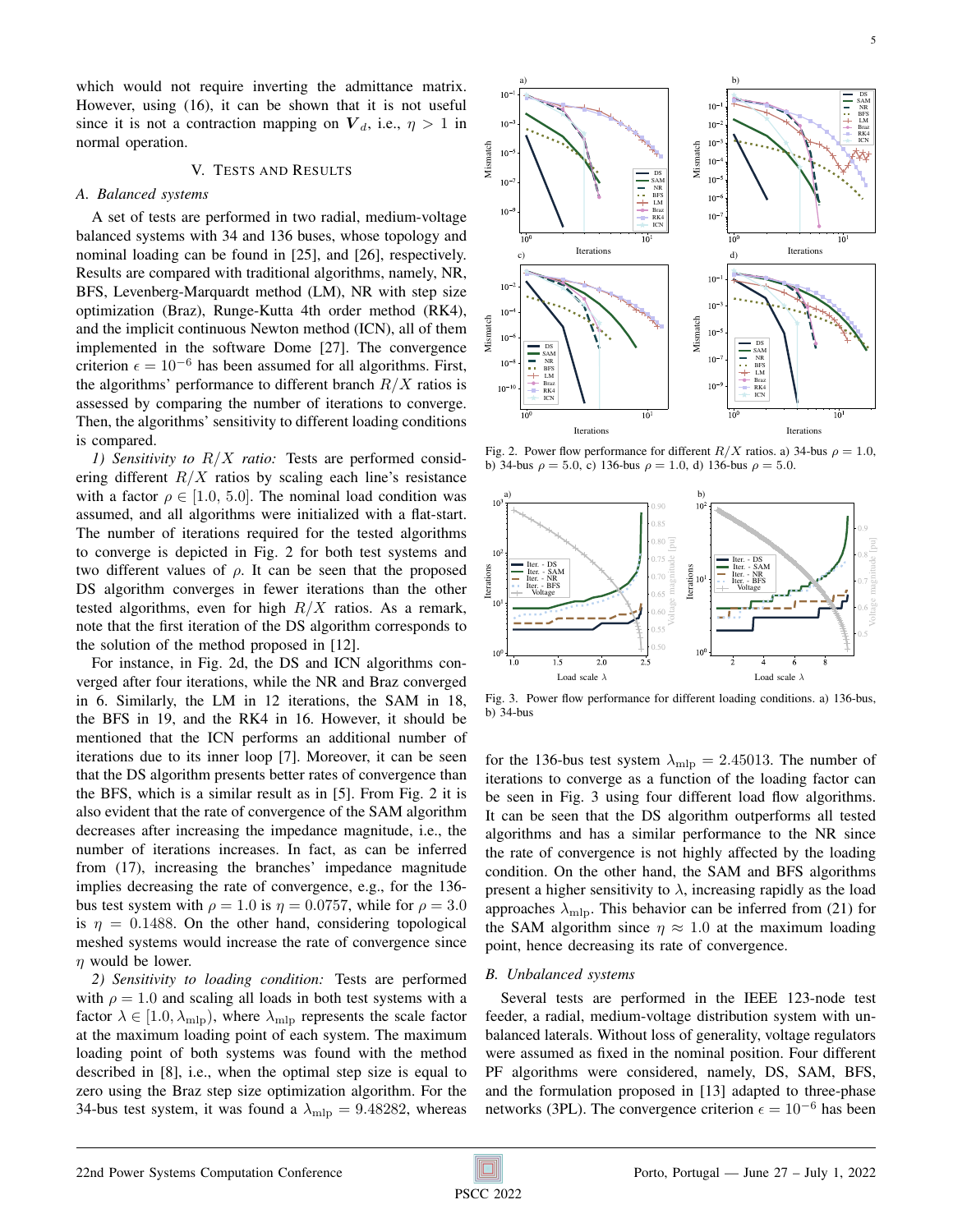

<span id="page-5-0"></span>Fig. 4. Power flow performance for different initializing points.

assumed for all algorithms. In this case, the sensitivity of the formulations' performance to the initializing value and the effect of different ZIP load model combinations will be assessed. As a remark, the 3PL formulation presented similar characteristics to a traditional NR in [\[13\]](#page-7-2).

1) Sensitivity to the initializing value  $V^0$ : For simplicity, let

$$
\xi^s = \max_{i \in d, \phi \in \Omega_{\Phi}} \left\| \mathbf{V}_{i,\phi}^{0s} - V_{i,\phi} \right\| / \left\| \mathbf{V}_{i,\phi}^{0s} \right\|, \quad \forall \, s \in \mathcal{N} \tag{22}
$$

define the ratio of the boundary as in [\(6\)](#page-2-6) for each random realization s within a specified number of scenarios  $\mathcal{N} = \{1, 2, ..., N\}$ . Random values were associated to the initializing point as  $V_{i,\phi}^{0s} = V_{i,\phi}^s \angle \theta_{i,\phi}^s, \forall s \in \mathcal{N}$ , where  $\mathcal{V}_{i,\phi}^s \sim \boldsymbol{U}\left(10^{-12}, 3.0\right)$  and  $\theta_{i,\phi}^s \sim \boldsymbol{U}\left(-40^\circ, 40^\circ\right)$  follow uniform distributions. The operational point was arbitrarily assumed for loads and  $R/X$  ratio ( $\lambda = \rho = 1.0$ ); hence,  $V_{i,\phi}$  is fixed corresponding to  $\eta = 0.1142$ . The maximum number of iterations was defined as  $K = 100$  and the number of scenarios as  $N = 10,000$ . The number of iterations for the algorithms to converge as a function of  $\xi$  is displayed in Fig. [4.](#page-5-0) It can be seen that a flat-start provides a ratio of  $\xi = 0.1052$ , for which the DS converges in 2 iterations, the 3PL in 3, the SAM in 6, and the BFS in 7. Notice that the 3PL algorithm presents convergence problems around  $\xi > 0.4$ , while the other algorithms are able to find a solution. However, it must be pointed out that although the DS algorithm converged within the iterations limit for  $\xi > 1.0$ , it was not always to the same solution. On the other hand, the SAM and BFS did not present convergence problems and converged to the same solution independently on the initial value. This result is an application of Proposition [2](#page-3-2) for the SAM algorithm and shows its independence on the initial value. Finally, it is worth mentioning that the DS, SAM, and the BFS did not present any convergence problems within the *expected range* of the initial value  $(0.8 < V_{i,\phi}^s < 1.2)$  always converging to the same solution.

*2) Sensitivity to the load model:* Random values were associated to the load ZIP components as  $\alpha_P^s \sim U(0, 1.0)$ ,  $\alpha_I^s = \mathbf{U}(-1.0, 1/3)$ , and  $\alpha_Z^s = 1 - \alpha_P^s - \alpha_I^s, \forall s \in \mathcal{N}$ , following uniform distributions. Such range values are consistent with field measurement reports [\[28\]](#page-7-17). Random loading



<span id="page-5-1"></span>Fig. 5. Power flow performance for different load model combinations.



<span id="page-5-2"></span>Fig. 6. Execution time per iteration - 123 node test system.

conditions were also assumed within the stable region as  $\lambda^s \sim U(0.5, 2.8)$ . Values were arbitrarily assumed for the  $R/X$  ratio ( $\rho = 1.0$ ) and a flat-start was used as initial point. The nominal case consists on  $\alpha_P = \lambda = 1.0$ . The maximum number of iterations was defined as  $K = 100$  and the number of scenarios as  $N = 10,000$ . From [\(17\)](#page-3-4) it can be seen that the load model affects the value of  $\eta$  directly in the numerator and indirectly in the denominator. Hence, the number of iterations for the algorithms to converge as a function of  $\eta$  is displayed in Fig. [5.](#page-5-1) It can be seen that the nominal case has an  $\eta = 0.1142$ , presenting the same results described in the previous section. In addition, the dependence on the loading model of the SAM and BFS algorithms is evidenced in Fig. [5,](#page-5-1) backing up the proof of Proposition [2.](#page-3-2) However, notice that the BFS and the 3PL presented convergence problems around  $\eta > 0.7$ , whereas the SAM diverges for  $\eta > 1.0$ , as deducted from [\(21\)](#page-3-5). Finally, it must be pointed out that the DS converged under some loading points where  $\eta > 1.0$  since in those cases  $\alpha_P \approx 0$ .

## *C. Computational burden*

Tests were performed for the IEEE 123-node test feeder for the nominal case. From the obtained results, the DS and 3PL algorithms display the highest rates of convergence among the tested approaches. However, the time per iteration is considerably higher in the 3PL formulation, as can be seen in Fig. [6,](#page-5-2) where the histograms of the execution times per iteration are displayed after running 10,000 PF instances for the same operating point with different initializing values. It can be seen that the fastest algorithm is the SAM with an average time per iteration of 0.21 ms, followed by the DS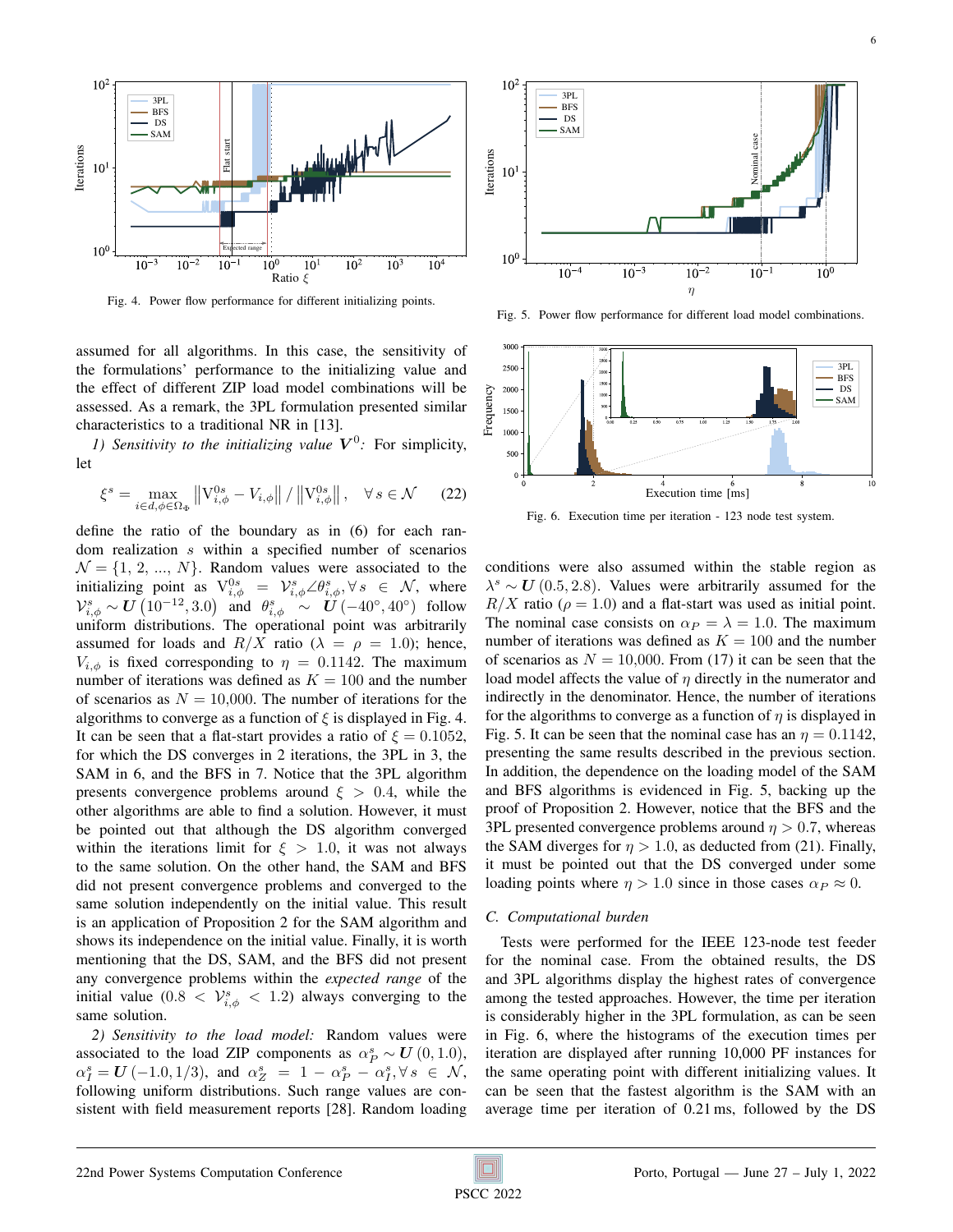TABLE I AVERAGE COMPUTATIONAL RESULTS

<span id="page-6-10"></span>

| $\kappa$ | Average                                                 | <b>DS</b>                   | <b>SAM</b>                 | <b>BFS</b>                   | 3PI.     |
|----------|---------------------------------------------------------|-----------------------------|----------------------------|------------------------------|----------|
| 33       | Total time [ms]                                         | 0.4408                      | 0.0739                     | 0.6248                       | 0.7384   |
|          | Time/iter. [ms]                                         | 0.1880                      | 0.0149                     | 0.1223                       | 0.1510   |
|          | <b>Iterations</b>                                       | 2.34                        | 4.99                       | 5.07                         | 4.89     |
| 99       | Total time [ms]                                         | 1.2190                      | 0.2169                     | 1.0374                       | 1.6762   |
|          | Time/iter. [ms]                                         | 0.4269                      | 0.0376                     | 0.1849                       | 0.5587   |
|          | <b>Iterations</b>                                       | 2.86                        | 5.64                       | 5.63                         | 3.00     |
| 135      | Total time [ms]                                         | 1.4640                      | 0.2267                     | 1.8773                       | 4.1967   |
|          | Time/iter. [ms]                                         | 0.5123                      | 0.0437                     | 0.3129                       | 0.8368   |
|          | <b>Iterations</b>                                       | 2.86                        | 5.07                       | 5.80                         | 5.01     |
| 357      | Total time [ms]                                         | 5.0544                      | 1.0249                     | 11.7294                      | 22.4750  |
|          | Time/iter. [ms]                                         | 1.7447                      | 0.2065                     | 1.9682                       | 7.4917   |
|          | <b>Iterations</b>                                       | 2.91                        | 4.96                       | 5.37                         | 3.00     |
| 1,947    | Total time [ms]                                         | 58.9358                     | 31.6269                    | 362.5343                     | 1,386.60 |
|          | Time/iter. [ms]                                         | 17.9239                     | 4.5415                     | 57.1974                      | 419.5348 |
|          | <b>Iterations</b>                                       | 3.11                        | 6.14                       | 6.32                         | 3.31     |
| 3,120    | Total time [ms]<br>Time/iter. [ms]<br><b>Iterations</b> | 169.9171<br>38.8961<br>4.40 | 68.2701<br>11.3581<br>5.92 | 906.4752<br>147.3772<br>6.11 |          |

with 1.74 ms, the BFS with 1.97 ms, and finally the 3PL with 7.49 ms. The main driver for these time differences is the number of operations required by each algorithm. Let  $\kappa = |d| |\Omega_{\Phi}|$  define the number of equations that need to be solved in the PF. Then, the PF solution with the DS or 3PL algorithms requires solving a system of  $2\kappa$  equations, whereas the SAM relies on a matrix-vector multiplication of size  $\kappa$ , demanding a lower computational complexity per iteration. Notice also that the fundamental difference of time between the DS and 3PL is the number of internal operations, as can be seen by inspection in [\[13\]](#page-7-2).

A summary of the computational time required by the tested algorithms is shown in Table [I,](#page-6-10) where the average total time, average time per iteration, and the average number of iterations is displayed for a single operating point with  $\eta \approx 0.05$ and different initial points inside the expected range. Results were obtained for the described tested systems (balanced and unbalanced), including the EPRI feeder K1 in [\[29\]](#page-7-18), which is a radial, unbalanced 13 kV system with 650 buses and a nominal load of 6 MW, and a representation of the 3,120-bus Polish transmission system consisting on 400, 220 and 110 kV network equivalents [\[30\]](#page-7-19). In Table [I](#page-6-10) it can be seen that the computational burden per iteration in the more comprehensive case ( $\kappa = 3,120$ ) is at least three times lower using the SAM algorithm than the DS and 12 times lower than the BFS. Moreover, it can be seen that the 3PL was not able to converge for this test case. Notice that the SAM algorithm is computationally the most efficient in terms of execution times as long as the operation point remains far from the maximum loading condition, i.e.,  $\eta \ll 1.0$  since the rate of convergence is highly dependent on this parameter, as can be seen in Fig. [5.](#page-5-1)

## VI. CONCLUSIONS

This paper proposed a novel PF formulation for electrical distribution systems using the CIM and applying the Laurent series expansion. Two solution algorithms were introduced: a Newton-like iterative procedure named direct solution and a successive approximation method. The convergence analysis of the SAM was proven via the Banach fixed-point theorem, ensuring numerical stability and the uniqueness of the solution as long as the system's operating condition is not at the maximum loading point. Results showed that the SAM's rate of convergence depends on the loading point and the branches' impedance, decreasing as  $\eta \sim 1.0$ . Similarly, it was found that the DS algorithm has a higher rate of convergence as long as  $\xi$  < 1.0. On the other hand, it was shown that the SAM is independent of the initializing point and is computationally more efficient than the compared algorithms. It was found that the DS is at least three times faster than the BFS algorithm, while the SAM is more than three times faster than the DS. These results validate the scalability and numerical stability of the proposed algorithms. Furthermore, the computational efficiency of the SAM formulation makes it an attractive option for problems in which the PF is solved recursively, such as using metaheuristics, probabilistic analysis, reinforcement learning applied to power systems, among many others [\[31\]](#page-7-20).

### VII. ACKNOWLEDGMENT

J. S. Giraldo was financially supported by the Netherlands Enterprise Agency (RVO) – DEI+ project 120037 "*Het Indie¨ terrein: Een slimme buurtbatterij in de oude weverij*".

F. Milano was supported by Sustainable Energy Authority of Ireland (SEAI), under the project FRESLIPS, Grant No. RDD/00681.

#### **REFERENCES**

- <span id="page-6-0"></span>[1] E. Bompard, E. Carpaneto, G. Chicco, and R. Napoli, "Convergence of the backward/forward sweep method for the load-flow analysis of radial distribution systems," *International journal of electrical power & energy systems*, vol. 22, no. 7, pp. 521–530, 2000.
- <span id="page-6-1"></span>[2] F. Milano, "Continuous Newton's method for power flow analysis," *IEEE Transactions on Power Systems*, vol. 24, no. 1, pp. 50–57, 2009.
- <span id="page-6-2"></span>[3] A. Monticelli, A. García, and O. R. Saavedra, "Fast decoupled load flow: hypothesis, derivations, and testing," *IEEE Transactions on Power systems*, vol. 5, no. 4, pp. 1425–1431, 1990.
- <span id="page-6-3"></span>[4] C. Cheng and D. Shirmohammadi, "A three-phase power flow method for real-time distribution system analysis," *IEEE Transactions on Power Systems*, vol. 10, no. 2, pp. 671–679, 1995.
- <span id="page-6-4"></span>[5] P. A. García, J. L. R. Pereira, S. Carneiro, V. M. Da Costa, and N. Martins, "Three-phase power flow calculations using the current injection method," *IEEE Transactions on Power Systems*, vol. 15, no. 2, pp. 508–514, 2000.
- <span id="page-6-5"></span>[6] M. Tostado-Véliz, S. Kamel, and F. Jurado, "Power flow solution of illconditioned systems using current injection formulation: Analysis and a novel method," *International Journal of Electrical Power & Energy Systems*, vol. 127, p. 106669, 2021.
- <span id="page-6-6"></span>[7] F. Milano, "Implicit continuous Newton method for power flow analysis," *IEEE Transactions on Power Systems*, vol. 34, no. 4, pp. 3309– 3311, 2019.
- <span id="page-6-7"></span>[8] L. Braz, C. Castro, and C. Murati, "A critical evaluation of step size optimization based load flow methods," *IEEE Transactions on Power Systems*, vol. 15, no. 1, pp. 202–207, 2000.
- <span id="page-6-8"></span>[9] P.-J. Lagacé, M.-H. Vuong, and I. Kamwa, "Improving power flow convergence by Newton Raphson with a Levenberg-Marquardt method," in *2008 IEEE Power and Energy Society General Meeting-Conversion and Delivery of Electrical Energy in the 21st Century*. IEEE, 2008, pp. 1–6.
- <span id="page-6-9"></span>[10] M. Tostado-Véliz, S. Kamel, and F. Jurado, "Comparison of various robust and efficient load-flow techniques based on Runge–Kutta formulas," *Electric Power Systems Research*, vol. 174, p. 105881, 2019.